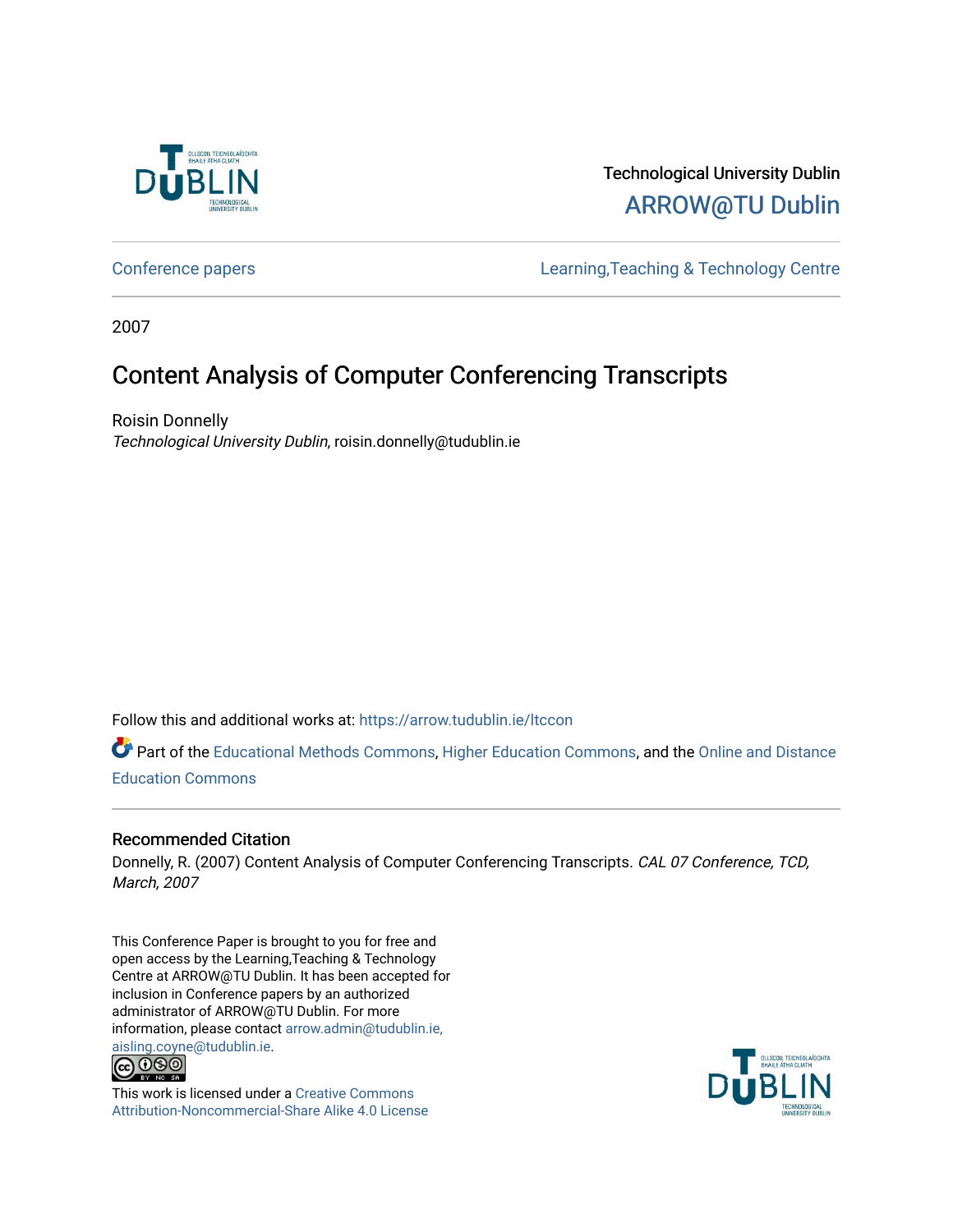#### **Content Analysis of Computer Conferencing Transcripts**

### **Roisin Donnelly** Dublin Institute of Technology

#### **Abstract**

As conferencing tools become an increasingly common feature in students' experience, tutors need to have an understanding of how these tools facilitate the formation and maintenance of collaborative learning communities. Inevitably the pursuit of this understanding requires some form of analysis of the interactions involved. This analysis of the written transcripts, created by students during computer mediated conferencing (CMC), invariably takes the form of a systematic content analysis. For small-scale work the analysis can be undertaken manually but when the volume is large, as might arise from courses delivered wholly online or in a blended learning approach for example, some form of automated content analysis comes into its own. Whether analysed quantitatively or qualitatively, there is much to commend this type of approach by higher education tutors wishing to assess the progress of their students and improve their understanding of how students learn through computer conferencing technology. On the basis that tutors need to have an awareness of the advantages and limitations of such tools, this paper examines the content analysis approaches currently available.

The research of Howell-Richardson & Mellar (1996), on analysing patterns of participation amongst students within computer conferencing courses, provided an interesting contemporary snap-shot of the methodological considerations in this relatively new aspect of e-learning research. Rourke, Anderson, Garrison & Archer (2003) enhanced the area of study with a systematic and rigorous exploration of the field covering the period 1990-2000. Their survey covered 19 commonly referenced studies and focused on the units of analysis, variables studied, reliability and research designs. They identified five main units of analysis that have generally been used in computer conferencing research, namely: proposition, sentence, paragraph, thematic and message units.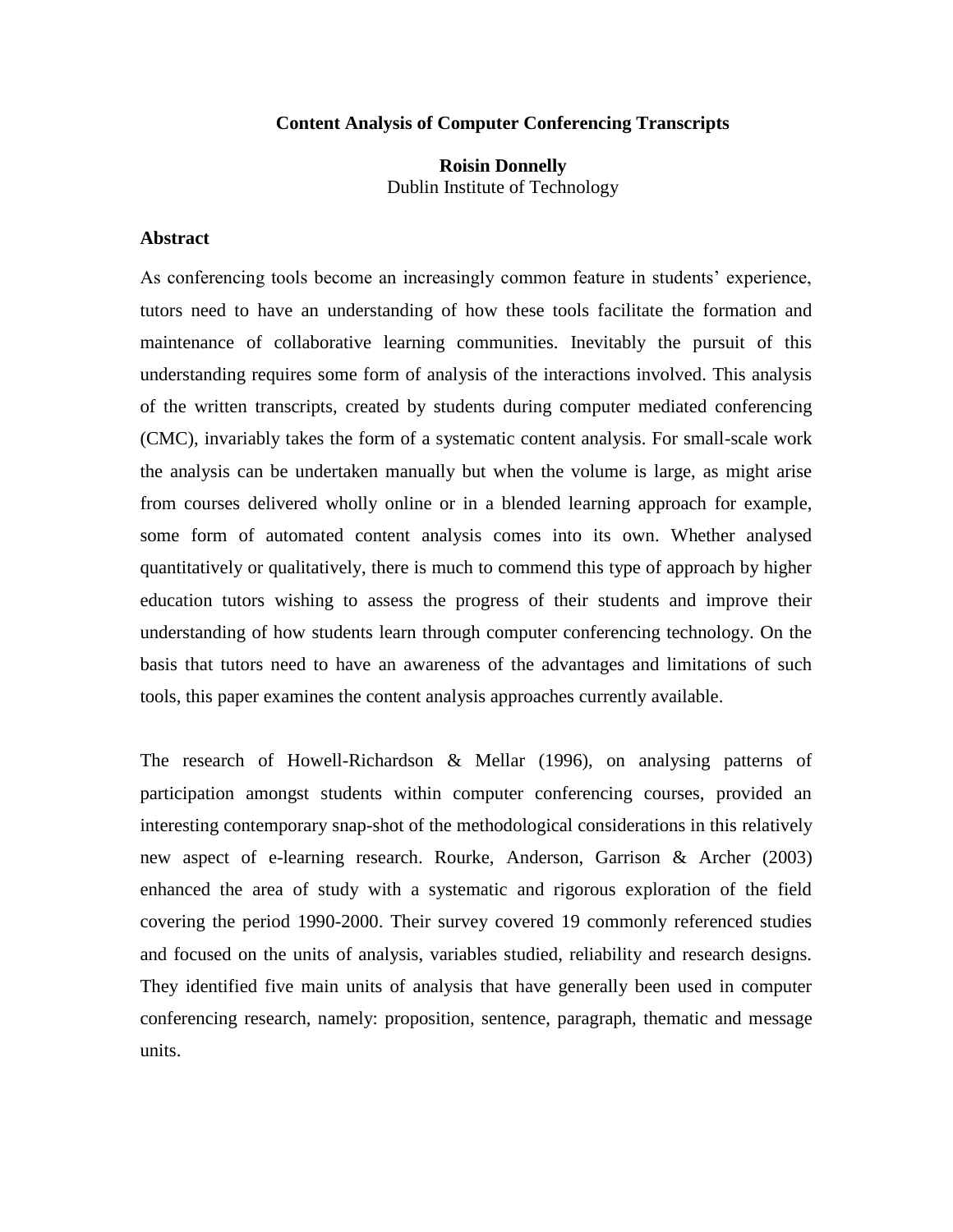However, it is clear from the literature that considerable debate continues to surround the different frameworks proposed for the analysis of computer conferencing transcripts. This debate generally focuses on the appropriateness of the methodology and the representation of interaction patterns and learning processes. In this paper we propose to extend Rourke *et al*.'s study to cover a wider range of methodological models. Specifically we examine the merits and demerits of these models as exemplified in a selection of influential conferencing analysis studies.

**Key words:** computer-mediated communication; collaborative learning; learning communities; pedagogical issues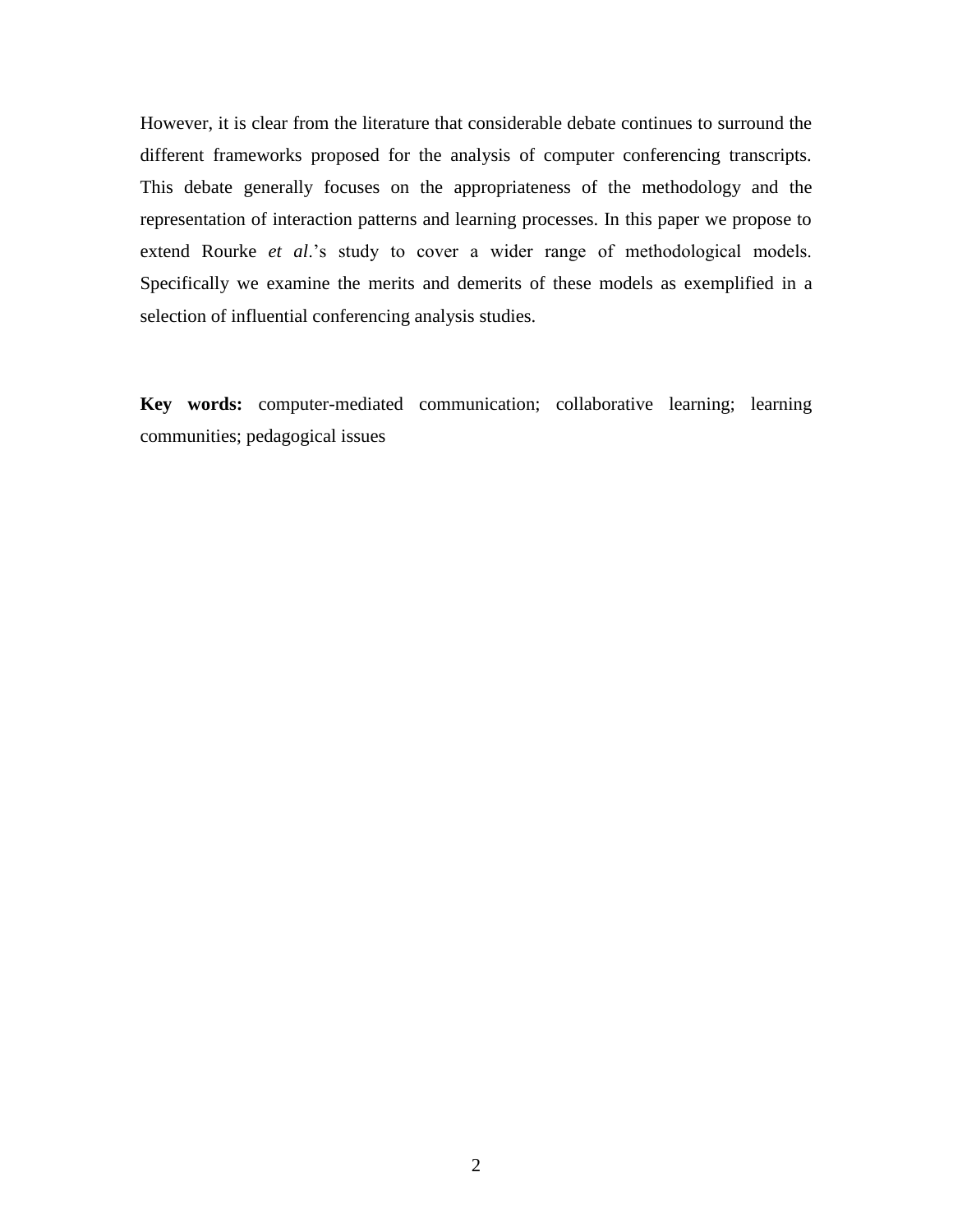#### **Introduction**

The need for a content analysis approach to computer mediated conferencing (CMC) postings has been commonly recognized by the literature, with Mason (1992) and Kuehn (1994) being just some of the early advocates. Content analysis can be defined as a set of research procedures that include collecting samples of representative text, devising reliable and valid rules for categorising segments of the text and identifying and defining the target variables (Anderson, Rourke, Garrison & Archer, 2001). It is a systematic, reliable way of coding content into a theoretically meaningful set of mutually exclusive categories. As Henri (1992) has argued, content analysis provides an opportunity to reach a better understanding of learning in a CMC environment since it can help to clarify the students' cognitive processes and ways of handling information during studies. Assessing the quality of interactions and the quality of the learning experience in a CMC environment has been one of the enduring aims of this field.

Romiszowski & Mason (2004) have reported on the popular trend of regarding CMC technologies as increasingly important components of online educational environments. Being text-based, the online forum also provides a unique opportunity to conduct learning research as they have the potential to make thinking and reasoning visible to both participants and researchers. However, the utilization of CMC in education has arguably outstripped the development of appropriate theory.

One of the earliest theoretical approaches, which now underpins much of recent content analysis techniques, was developed long before CMC came to the fore. Introduced by Bales (1950), 'interaction process analysis' it was a type of very basic content analysis. At the heart of the method was a means of classifying behaviour act by act, as it occurred in small face-to-face groups. Using series of analysis methods, the data yielded indices that were descriptive of group processes and, derivatively, of factors influencing those processes.

Interactivity has long been the focus of a wide variety of studies, and Harasim (1989) has described it as the most striking characteristic of CMC and the one factor with the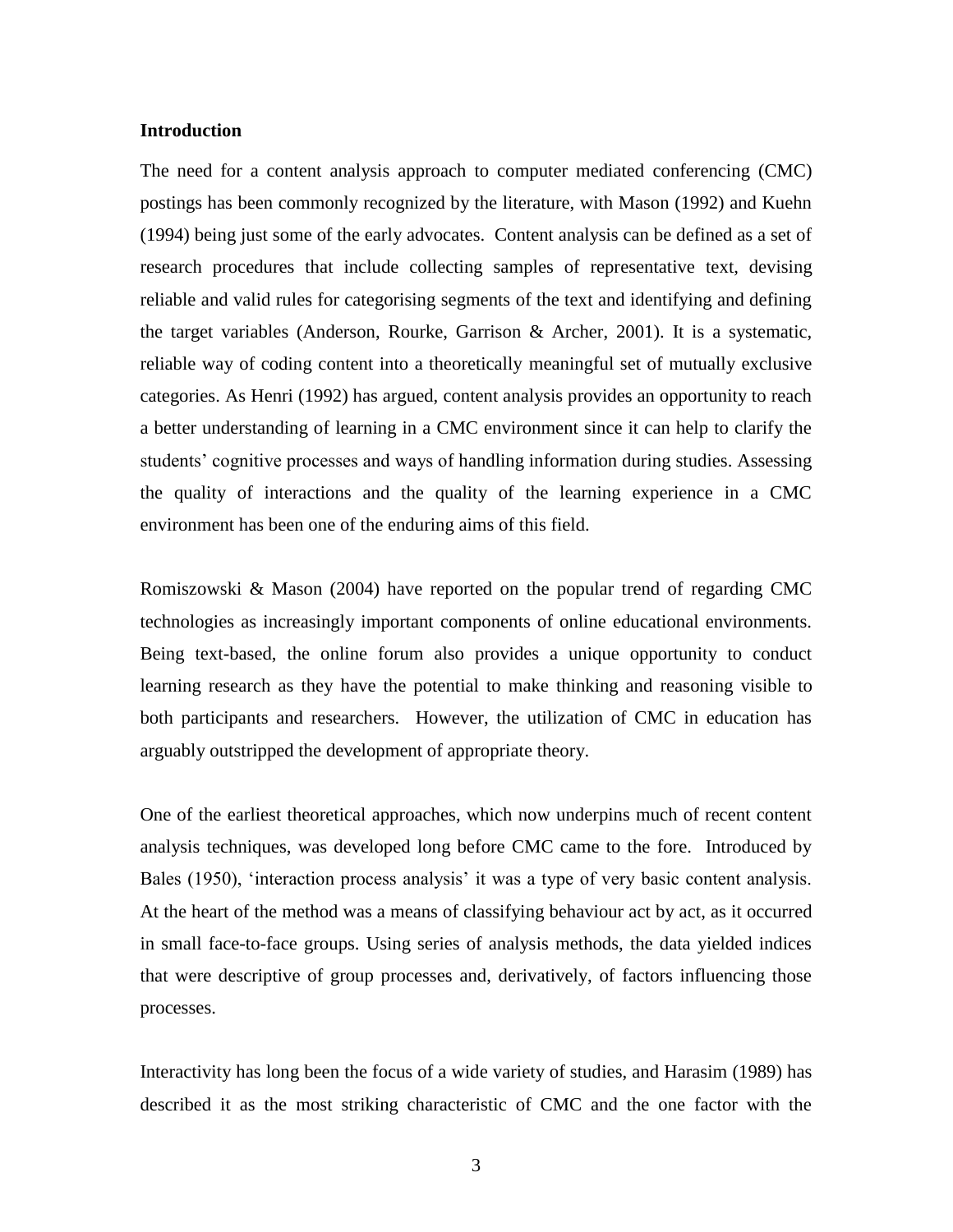greatest potential to impact learning. Jordan & Henderson (1995) have described interaction analysis as an interdisciplinary method of investigating the interaction of human beings with each other and with objects in their environment. Garfinkel (2001) observes that interaction-analytic studies see learning as a distributed, ongoing, social process, in which evidence that learning is occurring or has occurred must be found in understanding the ways in which people collaboratively do learning and recognise learning as having occurred.

However, despite a wide range of content analysis methods having been developed in the last decade, Bereiter & Scardamalia (2000) have argued that many researchers typically strive for exhaustive classification, using some predetermined scheme, and doing so simply to avoid missing out on anything. In contrast, they argue that taking the approach of asking "what is interesting here" is superior to an exhaustive classification scheme, providing there is a sufficiently well-developed conceptual framework within which to judge what is interesting. They urge researchers to be less concerned about coding, to stand back from their data, to ask themselves questions relating to the issues of interest and then to pursue the most interesting observations until they begin to yield insights.

The literature reveals that, typically, analysis of computer conferencing proceeds at a number of different levels, including measurement of the frequency and patterns of interaction, e.g. counting messages and participation rates; and categorization of messages and message content. Arguably none of these allow analysis of how collaborative learning takes place, but a combination of detailed interaction and content can significantly contribute to such analysis.

Participation analysis techniques are also useful in determining how actively and for how long participants have been engaged in a CMC session (Gunawardena, Lowe & Anderson, 1997). There is the potential to yield information on the construction of knowledge by participants or the quality of learning that has taken place. Mason (1992) has argued that, in the past, the most common methods for assessing the content and outcomes of online forums have been limited to frequency counts, message maps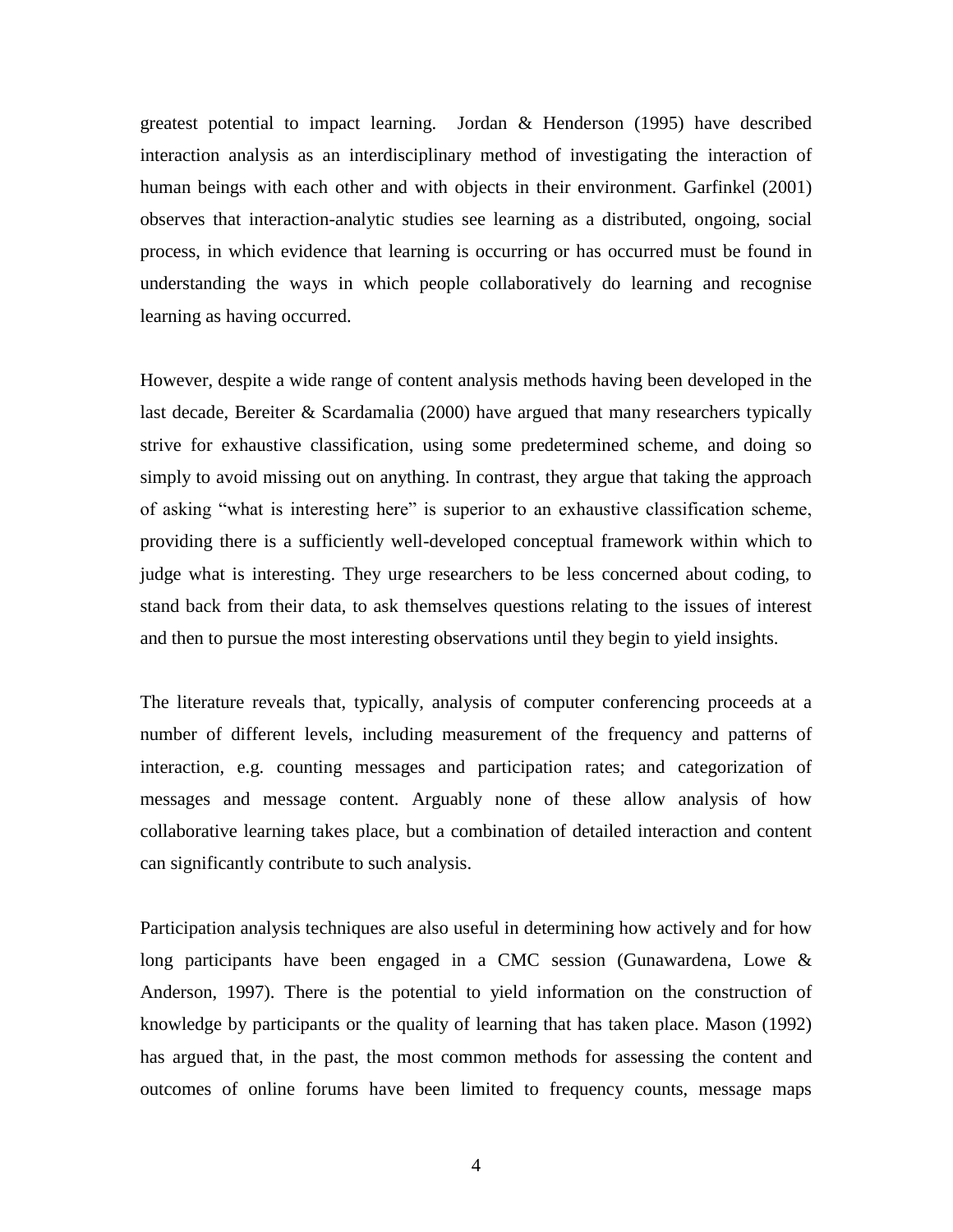showing numbers of replies and message chains, and other similar quantitative measures. One notable exception to this was Henri's (1992) work, arguably one of the most influential and sophisticated cognitive analysis models for online interaction. It examines the quality of online postings by focusing on four dimensions: social, interactive, metacognitive and cognitive. Influenced by this, researchers have been prompted to take up more challenging methods of content analysis in order to answer crucial questions related to social negotiation of meaning in CMC. Since then it has been a more common practice to perform different forms of semantic analysis in order to assess any meaning resulting from the online discussions. Given the centrality of the discussion forum to the online classroom of today, both researchers and practitioners have a stake in examining the characteristics and content of online discussions.

In terms of process, many content analyses of computer conferencing discussions can arguably be reduced to five basic steps. The first is to decide on the construct(s) to study and this is followed by selecting appropriate and representative samples of the type of communication that has been targeted for study. Using the conferencing software itself, the third step is to compile selections of transcripts or even entire transcripts into text files. The fourth step is to create an appropriate protocol for identifying and categorizing the target variables. Finally, it is necessary to code the transcript data by describing the target variables or by identifying relationships between variables. Using a content analysis system such as nVivo, Atlas or MAXqda2 the results can then be interpreted directly or after appropriate statistical analysis.

#### **Trends in CMC Analysis: Swings and Roundabouts**

The goal of online interactions has been to promote critical thinking, meaningful problem solving and knowledge construction (Marra, 2006). Jordan & Henderson (1995) have explained interaction analysis as an interdisciplinary method of investigating the interaction of human beings with each other and with objects in their environment. They observe that interaction-analytic studies see learning as a distributed, ongoing social process. Hiltz (1990) has described analysis of computer conferencing along four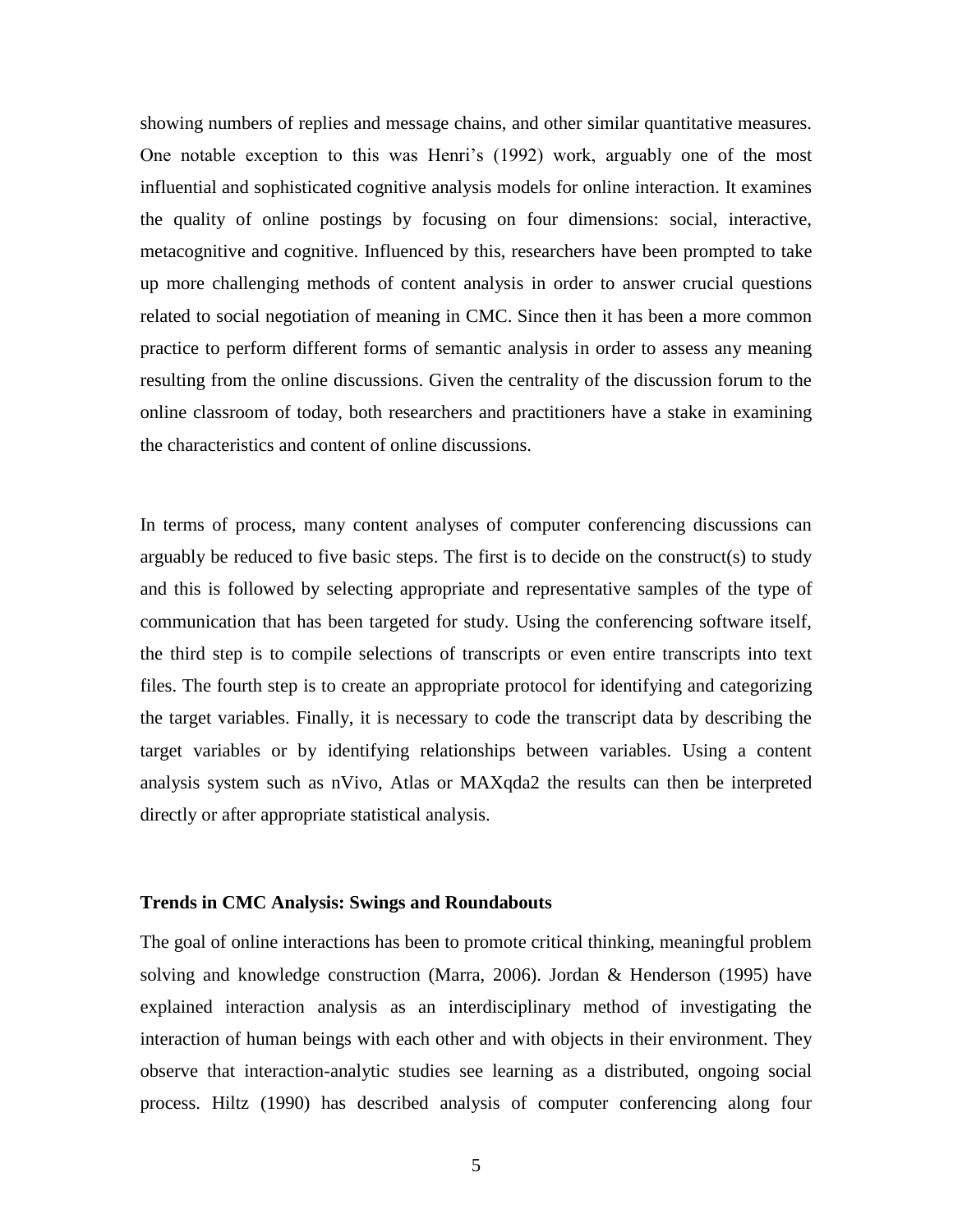dimensions: characteristics inherent to the technology; social and psychological characteristics of users; characteristics of groups adopting the technology and the interaction of all of the preceding factors. More recently, Fulford  $&$  Sakaguchi (2001) have constructed five methods of analysing the content of asynchronous discourse postings: by participants, form, content, reference to participants and function of the communication.

Following Mason's (1992) critique of the usefulness of quantitative analysis of CMC discussions, one of the developments that emerged was the use of graphical presentation of the structure and content of interaction such as "message maps". Levin, Kim & Riel (1990) had previously described a method that graphically displayed the interrelationships in sets of messages submitted to a conference – portraying the multithreaded nature of conference interaction. Blake & Rapanetti (2001) also adopted a pictorial representation of the computer conference in the form of a directed graph or interaction map.

Several studies have indicated the potential for impact of CMC forums on meaningful learning. Studies by Newman, Webb & Cochrane (1995) and Bullen (1998), for example, reported on observations and identification of students' engagement in the process of critical thinking. Marttunen (1997), in the context of Finnish undergraduate education, used content analysis to focus on the level of argumentation and counter-argumentation in the messages and reported positive levels of both. Jonassen & Kwon (2001) recounted positive outcomes of online participation in a comparison of face-to-face (F2F) and CMC during group problem-solving activities. In their study, there were more task-related messages in the CMC group interactions than in the F2F group and their decision-making patterns were more sophisticated than that of the F2F group. Studies by Zhu (1996) and Gunawardena *et al*. (1997) illustrate the social construction of knowledge by students while Resta (1995) and Bereiter & Scardamalia (1996) have also shown how online discussions support collaborative learning.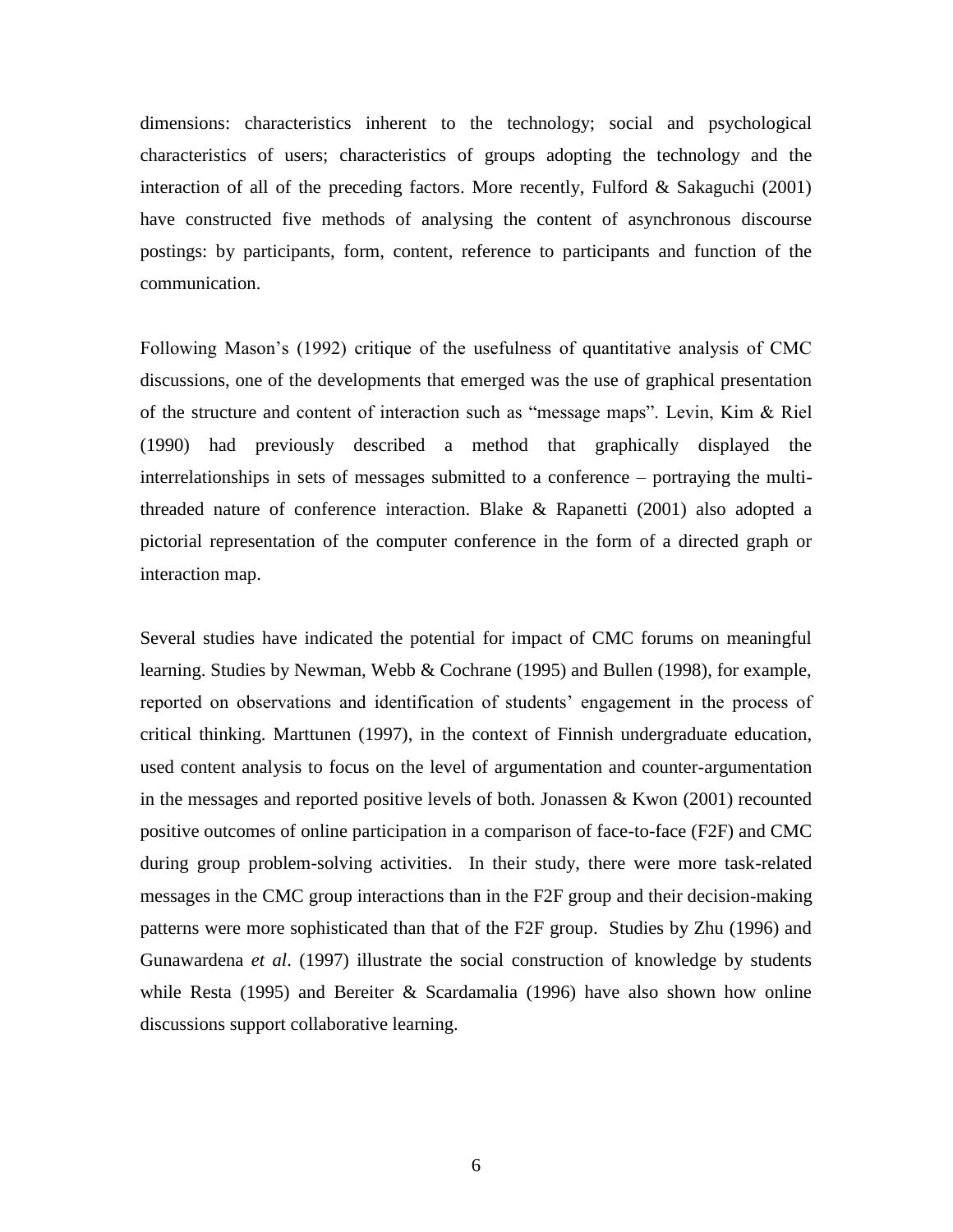Doubts about CMC's impact on higher order thinking skills have been raised by Garrison *et al*. (2000) while Anderson has argued (2005) that although he has been involved in transcript analysis, he finds it difficult to justify it in terms of current or even future impact on teaching and learning. The work is very labour intensive, has both reliability and validity challenges and, he argues, has to date had almost no impact on practice. Whilst agreeing with Anderson that current research stemming from the content analysis of CMC discussions is generally lacking in practical value and application, Jeong (2005) believes that the methods of interaction or event sequence analysis does allow us to examine how various factors affect two main areas. These are the likelihood that students will respond to certain types of messages depending on what is said, who says it, when it is said, and how it is said. Secondly, it allows the examination of the types of responses that are most likely to lead to the desired outcomes or improvements in group performance. At the same time, there is a need to focus study on online discussions within a specific task or objectives (e.g. debate or argumentation, brainstorming, problem-solving, etc.) and using event sequence analysis requires this.

#### **Influential Studies: Past and Present**

The earliest cited influential studies in the field of interaction were by Bales (1950) and Flanders (1970). The former investigated small group interaction processes, with an aim to distinguish between task-oriented contributions and the 'socio-emotive' element used by tutors to maintain student motivation. The latter study sought to investigate patterns of verbal interactions between teachers and students in the face-to-face classroom. In 1975, Sinclair and Coulthard reproduced this study with the same goal. All three of these early studies were descriptive in design and used units of speech for analyses.

With the advent of Internet technology in the 1990s, educational research began to focus on CMC. In a descriptive study with 80 undergraduate education students, Ahern, Peck  $\&$ Laycock (1992) used messages as the unit of analysis to examine interaction and the complexity of response between students. It was not until the late 1990s that thematic analysis began to emerge as the unit of choice for analysis of CMC and, as was mentioned above, a study by Henri (1992) proved seminal in promoting it as the way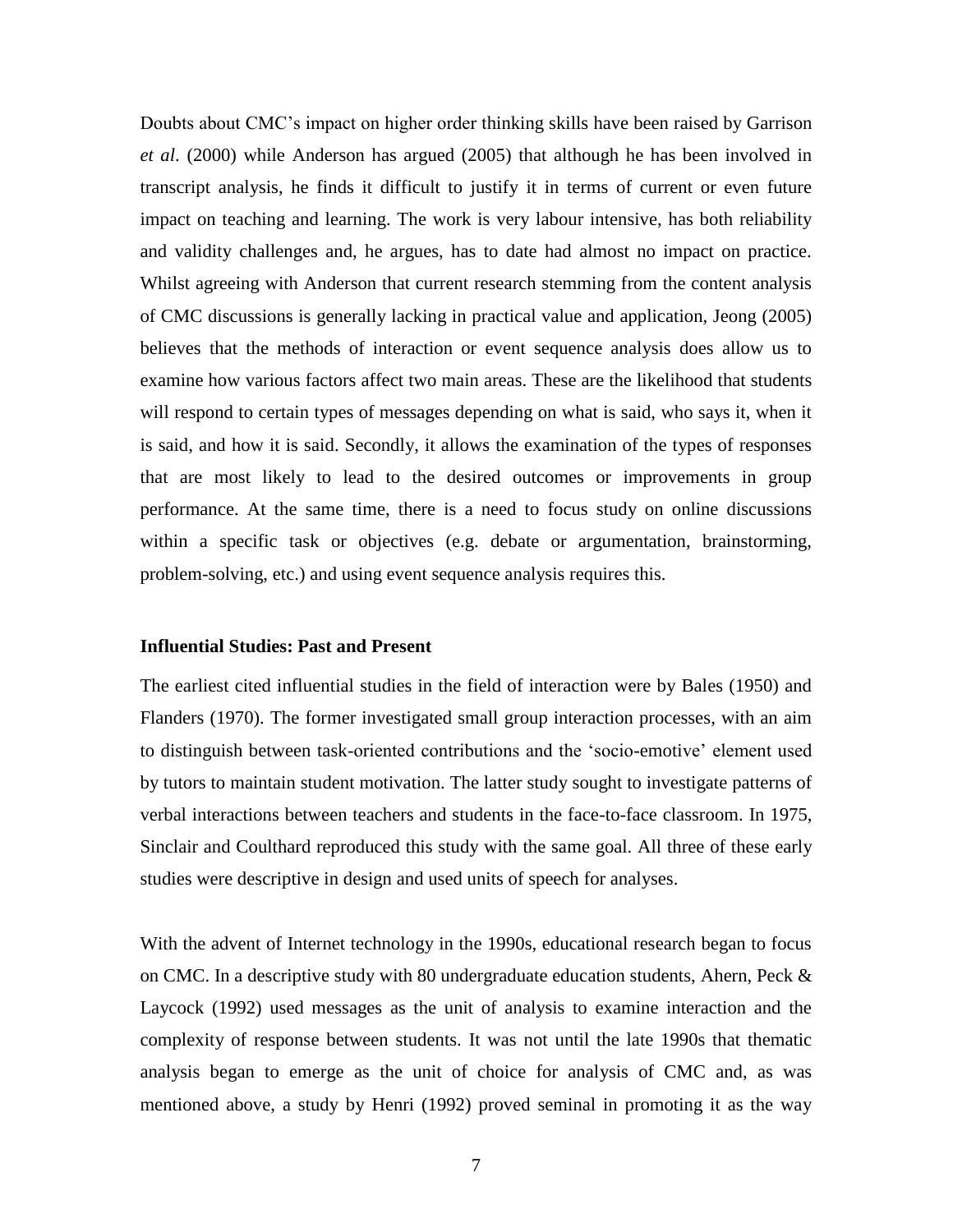forward. Proposing five key areas for investigation, using themes for analysis, made this a comprehensive and much cited study. Participation was deconstructed into rate, timing and duration of messages; interactivity was explored for explicit and implicit interaction; social events were categorized as dialogue unrelated to problem content; cognitive effects included clarifications, making inferences, judgment and strategies; and metacognitive events were deconstructed into knowledge (person, task, strategy) and skill (evaluation, planning, regulation, self-awareness).

The mid to late 1990s witnessed a range of descriptive and quasi-experimental studies using both message and thematic units of analysis. Mower (1996), McDonald (1998) and Blanchette (1999) explored interaction, the latter conducting a descriptive and quasiexperimental study with 17 participants on a graduate degree programme. This study scrutinized the linguistic variation in the online discussions, in particular looking at syntactic structure, cognitive functions, pedagogical features, and communicative characteristics of questions. Hillman (1999) sought to compare face-to-face and CMC interactions with students through an exploration of patterns of interaction. Critical thinking was a common area for investigation at this time, with studies by Newman *et al*. (1997), Marttunen (1997, 1998) and Weiss & Morrison (1998) focusing on levels of analytical thinking, argumentation and counter-argumentation, and levels of understanding and correcting misunderstandings respectively. Bullen's (1998) study with 18 students on an undergraduate computer information systems course was also designed to investigate levels of participation and critical thinking amongst students. Knowledge construction was also a popular variable for analysis and descriptive studies by Zhu (1996) and Kanuka & Anderson (1998) explored the construction of knowledge in group settings.

From 2000, interest in levels of participation, interaction and critical thinking began to emerge again in a series of descriptive studies. They were notable for choosing to adopt different units of analysis: Fahy *et al*. (2000), for example, used the sentence; Garrison, Anderson & Archer (2000) used the whole message; and Hara, Bonk & Angeli (2000) used the paragraph. As previously noted, Rourke, Anderson, Garrison, Archer (1999;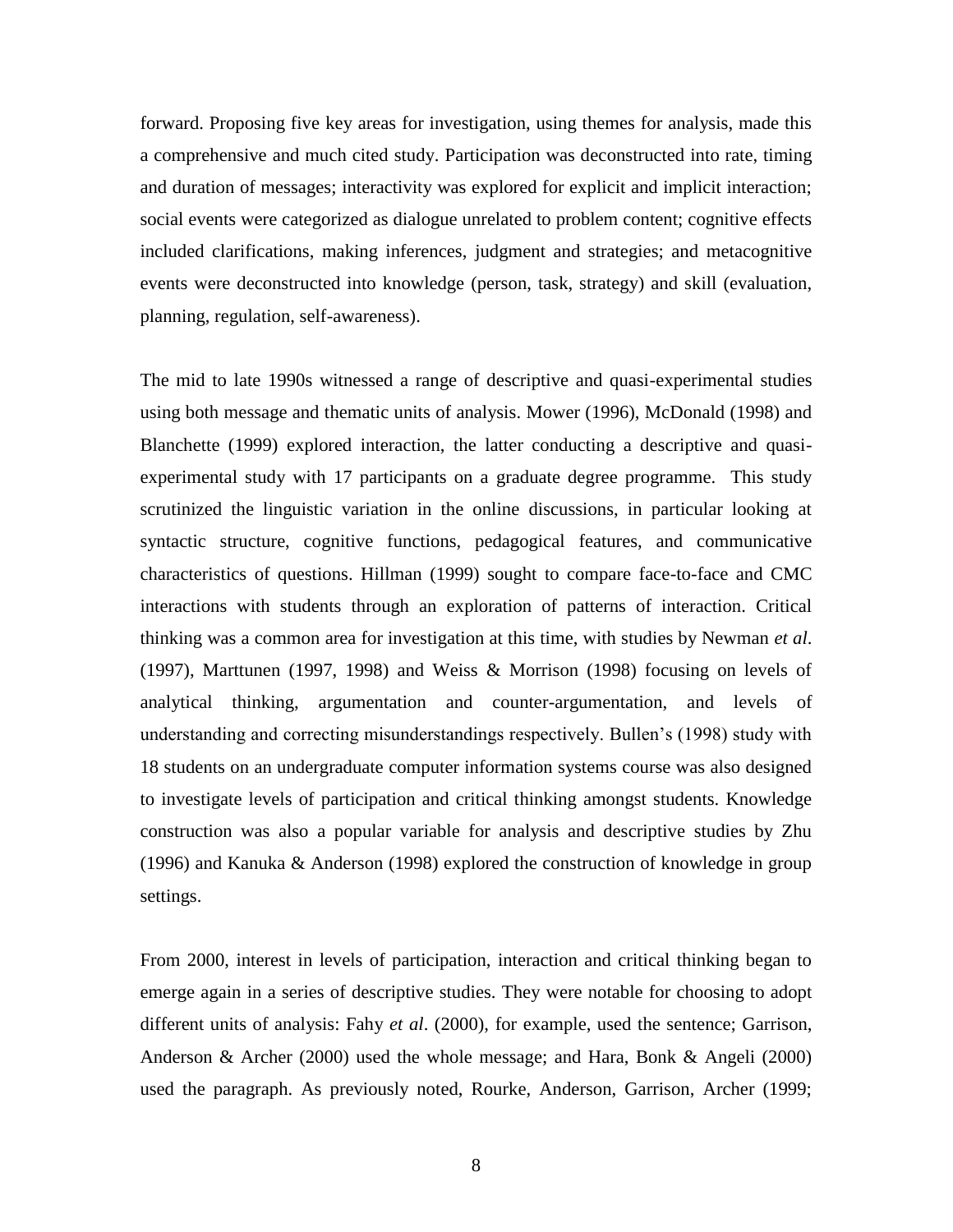2001) progressed the field with a concentrated exploration of social interaction amongst students in the online environment. Since 2000, however, a number of new approaches to analysing CMC discussions have also emerged, some quantitative and some qualitative. A synopsis of these is offered in Table 1, with the main criterion fro inclusion being their citation by a number of other studies focusing on the design and implementation of content analysis in a variety of contexts in higher education. The table aims to enable readers to identify characteristics of the studies that most meet their needs or preferred methods.

For example, the first column shows that the studies have crossed several disciplines including business, computing, teacher education and psychology. In most cases the sample size is small to medium (max. 90). The majority of the studies (Aviv, Erlich, Ravid & Geva, 2003; Blake & Rapanati, 2001; Craig *et al*., 2000; Hammond & Wiriyapinit, 2005; McKenzie & Murphy, 2000 and Murphy & Ciszewska-Carr, 2005) focus on the message as the unit of analysis with Aviv *et al*. (2003) and Murphy & Ciszewska-Carr of particular interest inasmuch as they offer message categorization: physical, syntactical, referential, propositional and thematic in the former, and semantic and syntactic in the latter. Curtis & Lawson (2001), Ham & Davey (2005), LePage & Robinson (2005) and Pena-Shaff, Altman & Stephenson (2005) focus on thematic approaches. For those willing to try more macro approaches, the study by Gilbert & Dabbagh (2005) focuses on single and cross-course units of analysis while Riley (2006) uses numerical frequency of participation and types of talk.

Perhaps more pertinent for prospective and existing researchers is the fourth column, covering the variables studied. The variety is predictably more pronounced than the units of analysis might suggest. For example, the studies carried out by Hammond  $\&$ Wiriyapinit (2005), LePage & Robinson (2005) and McKenzie & Murphy (2000) concentrate on participation, while Craig *et al*. (2000), Curtis & Lawson (2001) and Riley (2006) focus on aspects of reasoning and collaborative working. Knowledge construction is the main aspect of the studies by Aviv *et al*. (2003) and Pena-Shaff *et al*. (2005) while Blake & Rapanati (2001), Gilbert & Dabbagh (2005) and Ham & Davey (2005) address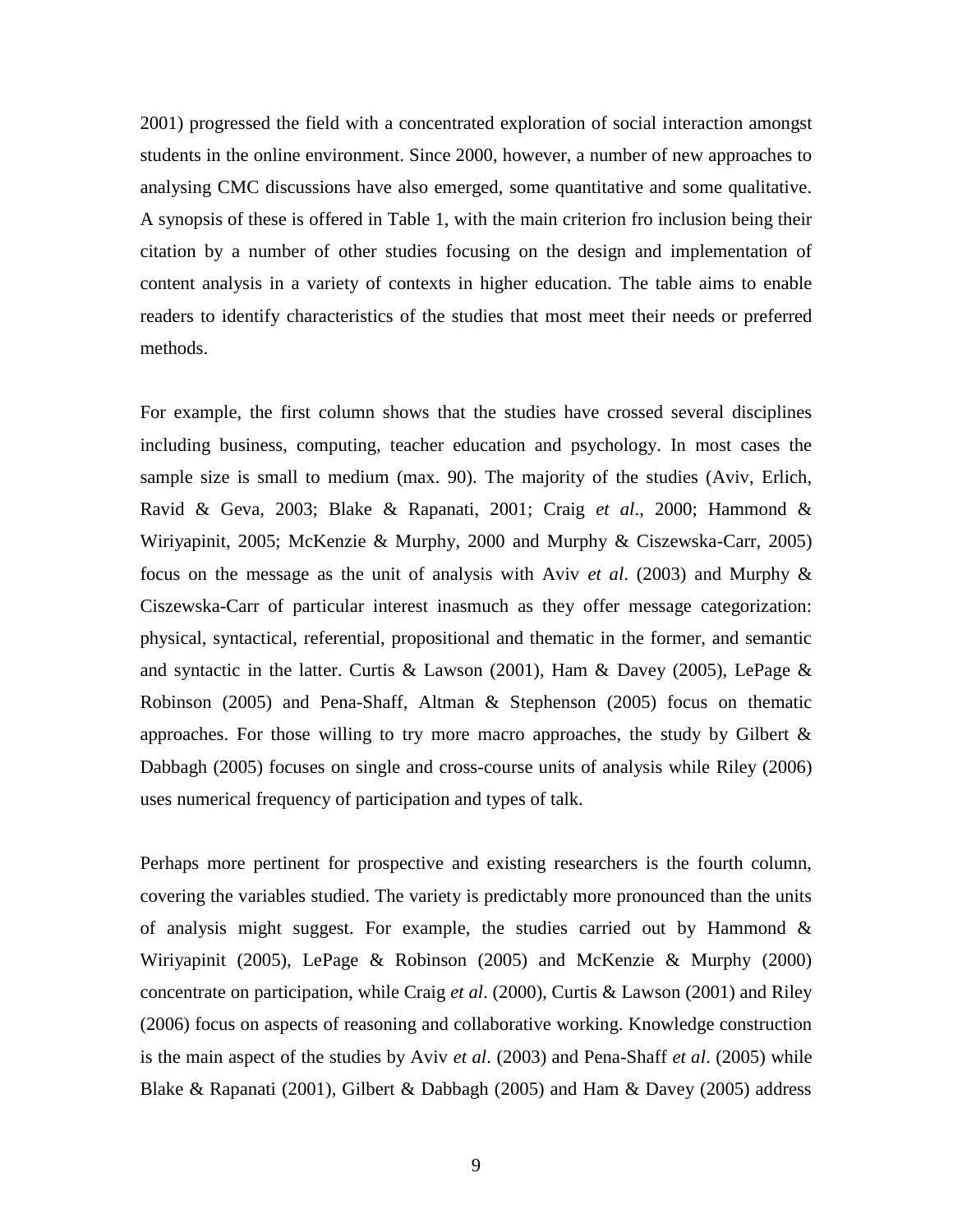interaction and dialogue. The fifth column demonstrates the range of methodologies on offer among the studies, including case study, action research and basic description. The various attributes of the studies above, and a selection of 19 studies covered by the Rourke *et al*. (2003) review, will be developed further in the next sections.

The contents of Table 1 evidence the fact that a wide range of models and frameworks for classifying the output of discussion forums, each supporting a theoretical perspective, have been discussed in the literature. Wilson & Whitelock (1998), for example, had proposed a model that analyses a range of student interactions in an asynchronous online discussion environment and ascribes each to knowledge, motivation or social dimensions. The seminal framework, developed by Henri (1992) and mentioned earlier, proposed four dimensions of analysis: social, interactive, metacognitive and cognitive. There has been criticism of this model suggesting that the "limitation of Henri's method of analysis is that it was designed for contexts where there was a strong teacher presence, and is not readily applicable to learner-centred conferencing environments" (McLoughlin & Luca, 1999, p222). However, it is debatable whether this model lessens the role and influence of the tutor.

All the studies outlined in Table 1 have faced methodological challenges in creating and applying valid indicators that reflect the quality and extent of deep and meaningful approaches to learning facilitated in a computer conferencing environment. The challenge for all is to choose indicators that are specific enough to be meaningful, but still broad enough to be usable in the actual analysis of transcripts. The work of Gunawardena *et al*. (1997) is useful in its social constructivist approach that is an elaboration of Henri's work. Their model describes "five phases moving from knowledge sharing to knowledge building" (p414), which can usefully lead to establishing frameworks around communal and cognitive uses of the discussion forum. Garrison *et al*. (2000) have also argued that a further important issue for consideration is that these indicators must be parsimoniously categorized within the main elements of a community of inquiry or group learning situation so that coherence and meaning are clear.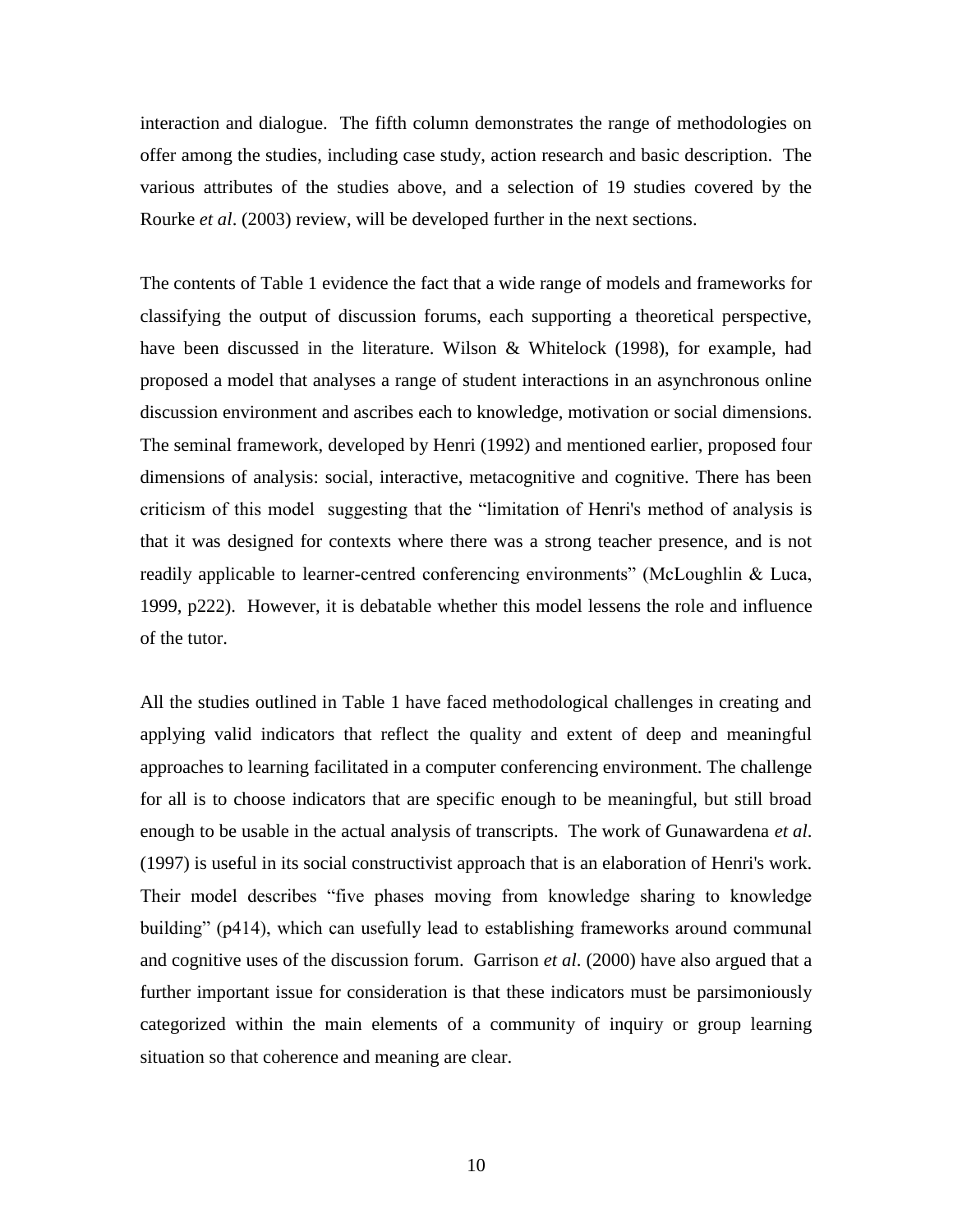#### **Units of Analysis: Which one should I use?**

There are different ways of categorizing units of analysis but the classification by Aviv *et al*. (2003) is useful: physical units (messages), syntactical units (words or statements), referential units (messages sent by a particular person), propositional units (identified by having a predefined structure), and thematic units (identified by definitions of various contents). A common type of unit of analysis in an online discussion transcript is the syntactic unit or fixed unit which includes a sentence, paragraph or whole message. These are delineated by graphic conventions such as indentation of a new paragraph, a period at the end of a sentence or a heading preceding a message (Howell-Richardson & Mellar, 1996). Researchers have used all three types of syntactic units and have identified their value in particular contexts. Specifically this is that they are "instantly recognizable" in a text (Rourke *et al*., 2001, p12) and within transcripts they are both obvious and constant (Fahy, 2001). Hillman (1996) and Fahy *et al*. (2000) have also used the sentence as a unit of analysis. The paragraph is a larger grained unit of analysis and this has been used in studies by Hara *et al*. (2000) and Rourke *et al*. (2001)). Others including Marcelo *et al*. (2002), Khine *et al*. (2003), Aviv *et al*. (2003) and Anderson *et al*. (2001) have used the whole message as a unit of analysis. Clearly, it is the case that of all syntactic units, the boundaries of a message are very clearly defined in any context of computer conferencing. Arguably, this characteristic makes it a reliable tool with which to conduct coding. The objective and unambiguous identification of the syntactic unit in a transcript highlights its reliability for conducting analysis with multiple coders, but it also has several limitations. The first of these is related to identifiability, which is the challenge to a coder of choosing different types of syntactic units. There is a second, very practical, limitation of the syntactic unit, and this relates to its feasibility. The choice of syntactic unit may place impractical demands on coders and the coding process. An example of this is the use of a sentence proving problematic with long and multiple transcripts. Clearly in studies which have a large number of cases to analyse, using the syntactic unit could place a burden on resources.

There is growing use of the thematic unit in content analysis of online discussions, made popular by Henri (1992). Aviv *et al*. (2003) suggest that thematic units are the most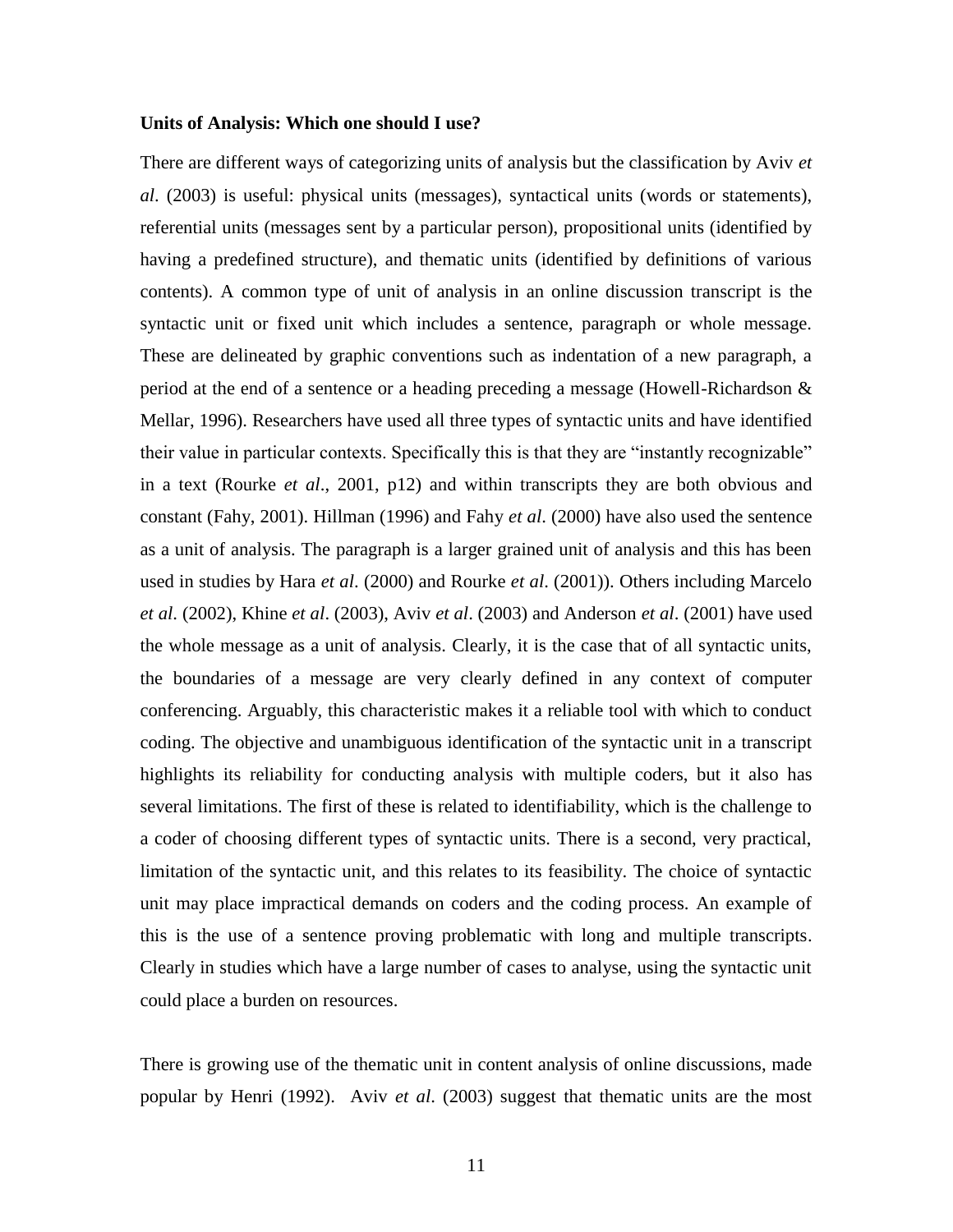preferable since they are related to the context in which the analysis will be performed. However it is worth bearing in mind the constraints with this unit associated by a number of researchers. The thematic unit has been described as "ill defined" (Howell-Richardson & Mellar (1996, p51), leading to inconsistency in identifying the unit. Fahy *et al*. (2000) have noted the difficulties of identifying units of meaning within discussion transcripts as they are "not discrete or identifiable on the basis of consistent criteria" (p86). The lack of specific criteria for identifying semantic units has a direct impact on reliability, or more specifically, reproducibility in content analysis studies where a unit of meaning has been chosen for analysis. Murphy & Ciszewska-Carr (2005) contrasted results obtained using semantic and syntactic units of analysis in the context of online asynchronous discussions. They recommend that ultimately the choice of unit needs to take into consideration the implications for the particular context of the discussion, and also issues of reliability, feasibility and identifiability in relation to the choice of unit.

Overall the studies reviewed by Rourke *et al*. (2003) and those introduced here, suggest that most existing research has used message analysis, often citing it as a unique method for those researching asynchronous online discussion. However, there is also a tendency to be over-reliant on a single, or dominant, method of data collection.

#### **Conclusion**

It has been argued in the literature that analysis of CMC transcripts provides a powerful means for understanding eLearning. Various researchers have developed models and tools to facilitate this analysis. Clearly, there are limitations in using quantitative message analysis alone in that, while it gives a broad overview of group activity in an asynchronous online discussion, it gives no direct insight into the experience of the learners, or their perspective on the nature of the discussions that have taken place. Quantitative overviews should therefore be complemented by content analyses whose value lies in describing the nature and scope of discussion forums.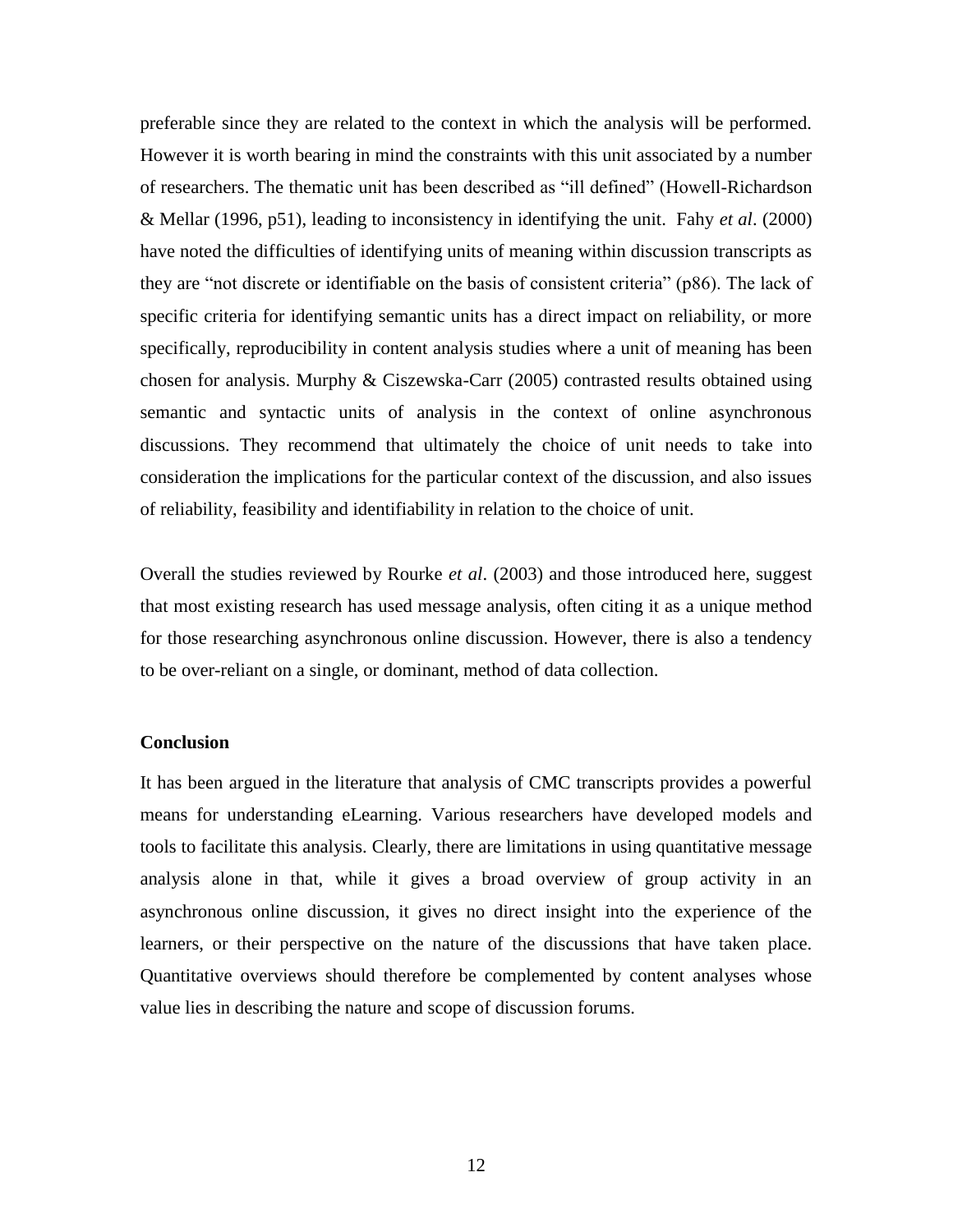One lesson from the studies examined in this paper, and arguably holding no surprises for anyone who is familiar with this type of research, is that over-reliance on a single or dominant method of data collection should be avoided if a comprehensive understanding of what is going on is to be achieved. It is important to use a variety of data sources and analysis techniques to meet research objectives. Although transcript or content analysis has its limitations, interesting insights can emerge when combined with focus group interviews and observations. This is particularly the case when one looks closely at the types of learning happening and the types of interactions that participants have. As its essence, content analysis provides a set of data against which learner perceptions may be compared and contrasted. Findings from such different methods of data collection can be examined in respect to consistency or contrast, where a match between findings is sought or where contradictory findings emerge. The potential for a third category, complementarity, is also strengthened by multiple data sources and methods, as findings derived from one method may add a perspective unavailable, or simply not apparent, from the findings that arise from another method. Finally,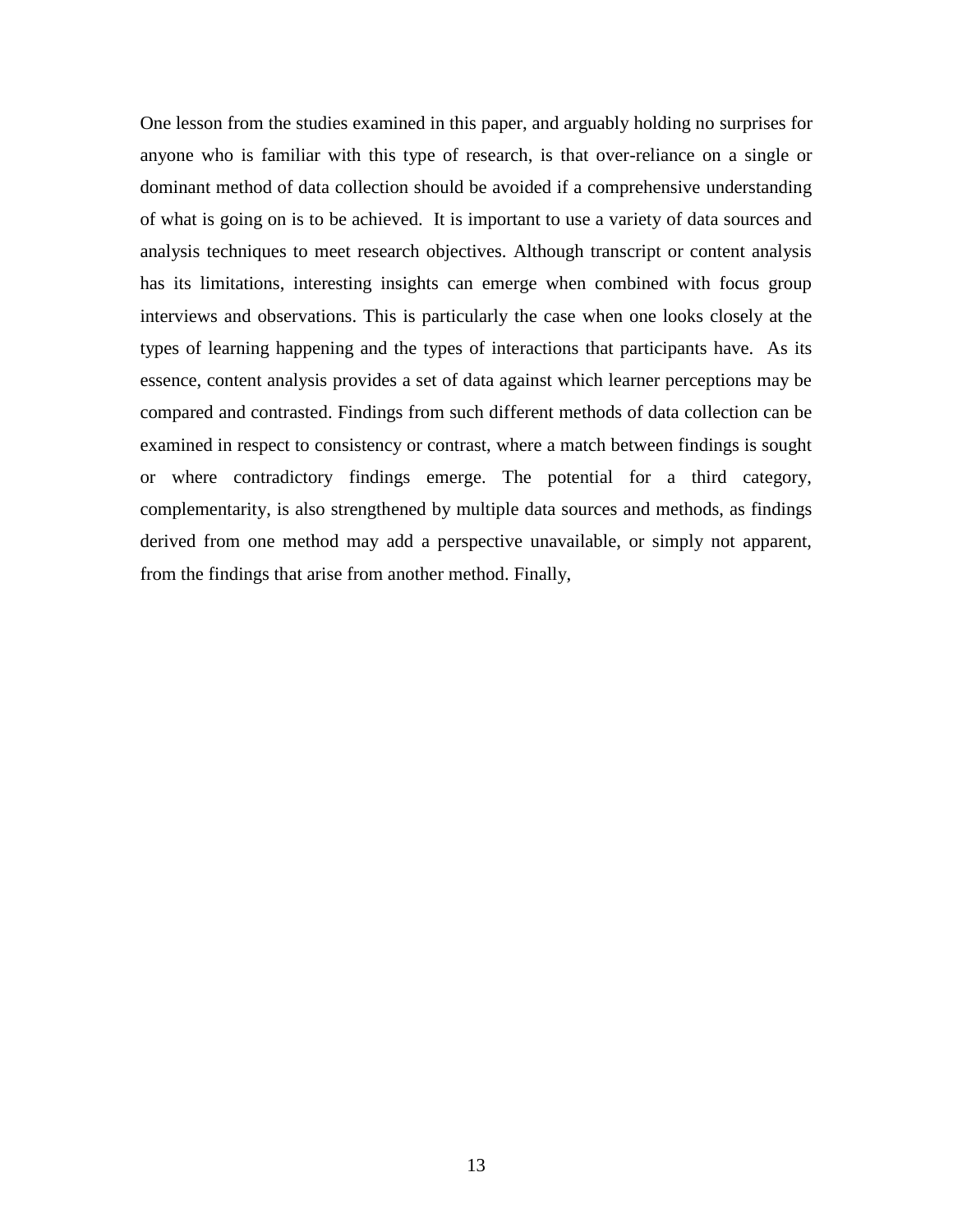#### **References**

- Ahern, T., Peck, K., & Laycock, M. (1992). The Effects of Teacher Discourse in Computer-Mediated Discussion. Journal Educational Computing Research, 8(3), 291-309.
- Anderson, T., Rourke, L., Garrison, D., & Archer, W. (2001). Assessing Social Presence In Asynchronous Text-based Computer Conferencing, Journal of Distance Education, [http://cade.athabascau.ca/vol14.2/rourke\\_et\\_al.html](http://cade.athabascau.ca/vol14.2/rourke_et_al.html)
- Anderson, T. (2005) Units of Analysis, Transcript Analysis Discussion, [http://cider.athabascau.ca/CIDERSIGs/TranscriptAnalysisSIG/,](http://cider.athabascau.ca/CIDERSIGs/TranscriptAnalysisSIG/) Posted Apr 08, 2005.
- Aviv, R., Erlich, Z., Ravid, G., & Geva, A. (2003). Network Analysis of Knowledge Construction in Asynchronous Learning Networks. Journal of Asynchronous Learning Networks, 7(3),1-23.
- Bales, R. (1950). A Set of Categories for the Analysis of Small Group Interaction. American Sociological Review, 15, 257-263.
- Blake, C. & Rapanotti, L. (2001). Mapping Interactions in a Computer Conferencing Environment. In P. Dillenbourg, A. Eurelings & K. Hakkarinen (Eds), Proceedings of the European Perspectives on Computer Supported Collaborative Learning Conference, Euro-CSCL 2001. University of Maastricht.

[http://mcs.open.ac.uk/lr38/Formal/Publications/euro-cscl2001.pdf.](http://mcs.open.ac.uk/lr38/Formal/Publications/euro-cscl2001.pdf)

- Blanchette, J. (1999). Register Choice: Linguistic Variation in an Online Classroom. International Journal of Educational Telecommunications, 5(2), 127-142.
- Bullen, M. (1998). Participation and Critical Thinking in Online University Distance Education. Journal of Distance Education, 13(2), 1-32.
- Craig, S., Gholson, B., Ventura, M., Graesser, A., & The Tutoring Research Group (2000). Overhearing Dialogues and Monologues in Virtual Tutoring Sessions: Effects on Questioning and Vicarious Learning. International Journal of Artificial Intelligence in Education*,* 11.
- Curtis, D. & Lawson, M. (2001). Exploring Collaborative Online Learning. Journal of Asynchronous Learning Networks, 5(1), 21-34.
- Denzin, N. (1997). Triangulation in Educational Research. In P. Keeves (Ed), Educational Research Methodology and Measurement: An International Handbook. Oxford: Pergamon Press.
- Fahy, P., Crawford, G., Ally, M., Cookson, P., Keller, V., & Prosser, F. (2000). The Development and Testing of a Tool for Analysis of Computer Mediated Conferencing Transcripts. Alberta Journal of Educational Research, 46(1), Spring, 85-88.
- Fahy, P. (2001). Addressing Some Common Problems in Transcript Analysis. IRRODL Research Notes, 1(2).<http://www.irrodl.org/content/v1.2/research.html#Fahy>
- Flanders, N. (1970). Analysing Teacher Behaviour. Reading, MA: Addison-Wesley.
- Fulford, C. & Sakaguchi, G. (2001). Developing a Taxonomy of Interaction Strategies for Two-way Interactive Distance Education Television. International Journal of Instructional Media*,* 28 (4), 375-396.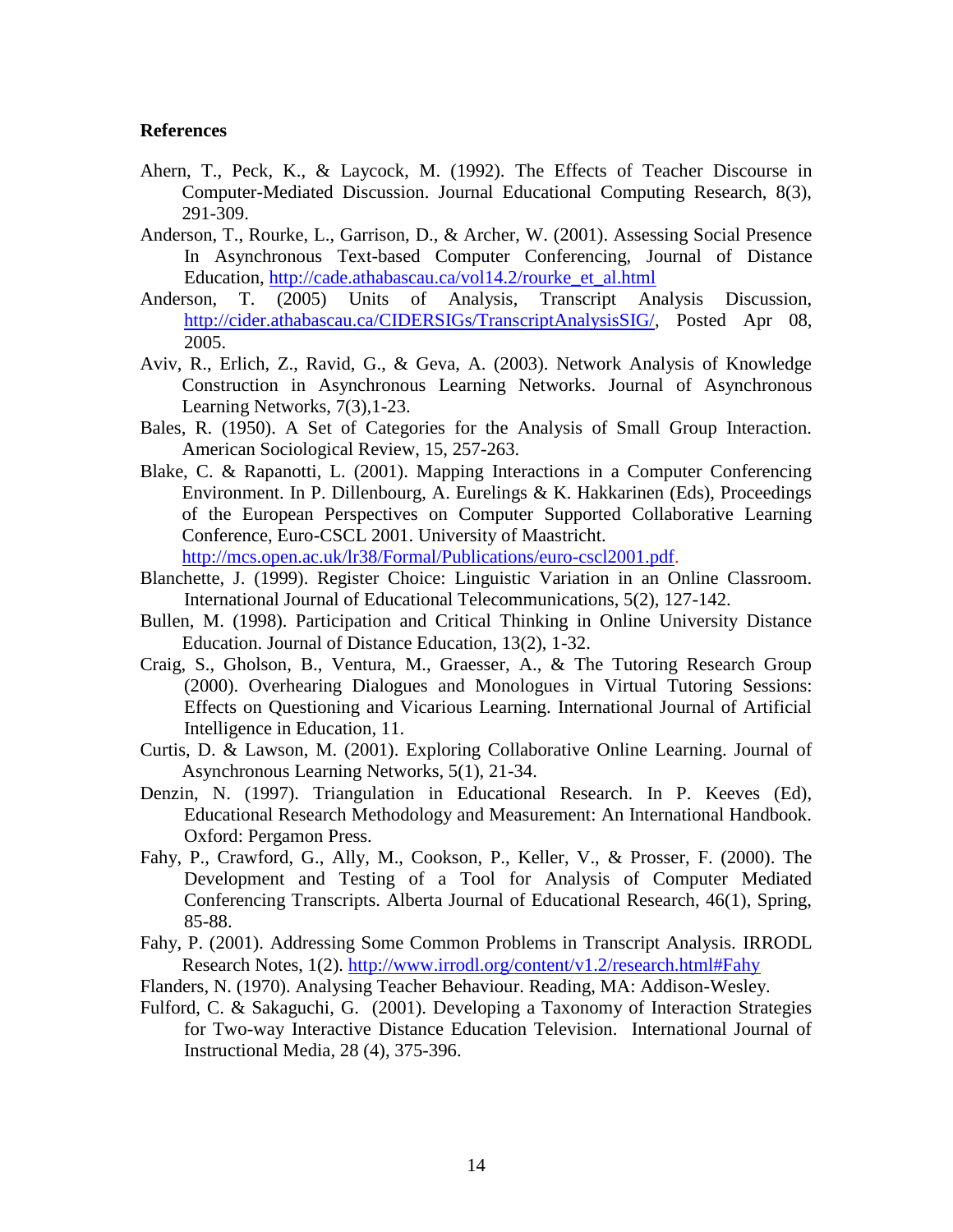- Garfinkel, H. (2001). Introduction to Working Out Durkheim's Aphorism: Ethnomethodology's Programme. In A. Rawls (Ed) Lanham, Maryland: Rowman and Littlefield.
- Garrison, R., Rourke, L., Anderson, T., & Archer, W. (2000). A Review of Methodological Issues in Analyzing Computer Conferencing Transcripts. International Journal of Artificial Intelligence in Education, 12 (1), 8-22.
- Gilbert. P.K., & Dabbagh, N. (2005). How to Structure Online Discussions for Meaningful Discourse: A Case Study. British Journal of Educational Technology, 36(1), 5-18.
- Gunawardena, C., Lowe, C., & Anderson, T. (1997). Analysis of a Global Online Debate and the Development of an Interaction Analysis Model for Examining Social Construction of Knowledge in Computer Conferencing. Journal Educational Computing Research, 17(4), 397-431.
- Ham, V. & Davey, R. (2005). Our First Time: Two Higher Education Tutors Reflect on Becoming a 'Virtual Teacher', Innovations in Education and Teaching International, 42(3), 257-264.
- Hammond, M. & Wiriyapinit, M. (2005). Learning through Online Discussion: A Case of Triangulation in Research. Australasian Journal of Educational Technology, 21(3), 283-302.
- Hara, N., Bonk, C., & Angeli, C. (1998) Content Analysis of Online Discussion in an Applied Psychology Course. Instructional Science, 28(2), 115-152.
- Harasim, L. (1989). Online Education: A New Domain. In R. Mason and A. Kaye (Eds), Mindweave: Communication, Computers and Distance Education. Oxford: Pergamon Press, 50-62.
- Henri, F. (1992). Computer Conferencing and Content Analysis. In A.R. Kaye (Ed), Collaborative Learning through Computer Conferencing (pp.117-136). Berlin: Springer Verlag.
- Hillman, D. (1996). Improved Coding and Data Management for Discourse Analysis: A Case Study in Face-to-face and Computer-Mediated Classroom Interaction. Doctoral Dissertation, University of Cambridge, Cambridge, UK. <http://www.quahog.org/thesis/>
- Hiltz, S. (1990). Evaluating the Virtual Classroom. In L. Harasim (Ed) Online Education: Perspectives on a New Environment. (pp.133-169). New York: Praeger.
- Howell-Richardson, C. & Mellar, H. (1996). A Methodology for the Analysis of Patterns of Participation within Computer Mediated Communication Courses. Instructional Science, 24, 47-69.
- Jeong, A. (2005). The Effects of Supportive Styles of Communication on Group Interaction Patterns and Argumentation in Online Discussions, Transcript Analysis Discussion, [http://cider.athabascau.ca/CIDERSIGs/TranscriptAnalysisSIG/,](http://cider.athabascau.ca/CIDERSIGs/TranscriptAnalysisSIG/) Posted Apr 08, 2005.
- Jonassen, D. & Kwon, H. (2001). Communication Patterns in Computer Mediated Versus Face-to-face Group Problem Solving. Educational Technology Research and Development, 49(1), 35-51.
- Jordan, B. & Henderson, A. (1995). Interaction Analysis: Foundations and Practice. The Journal of the Learning Sciences, 4 (1), 39-103.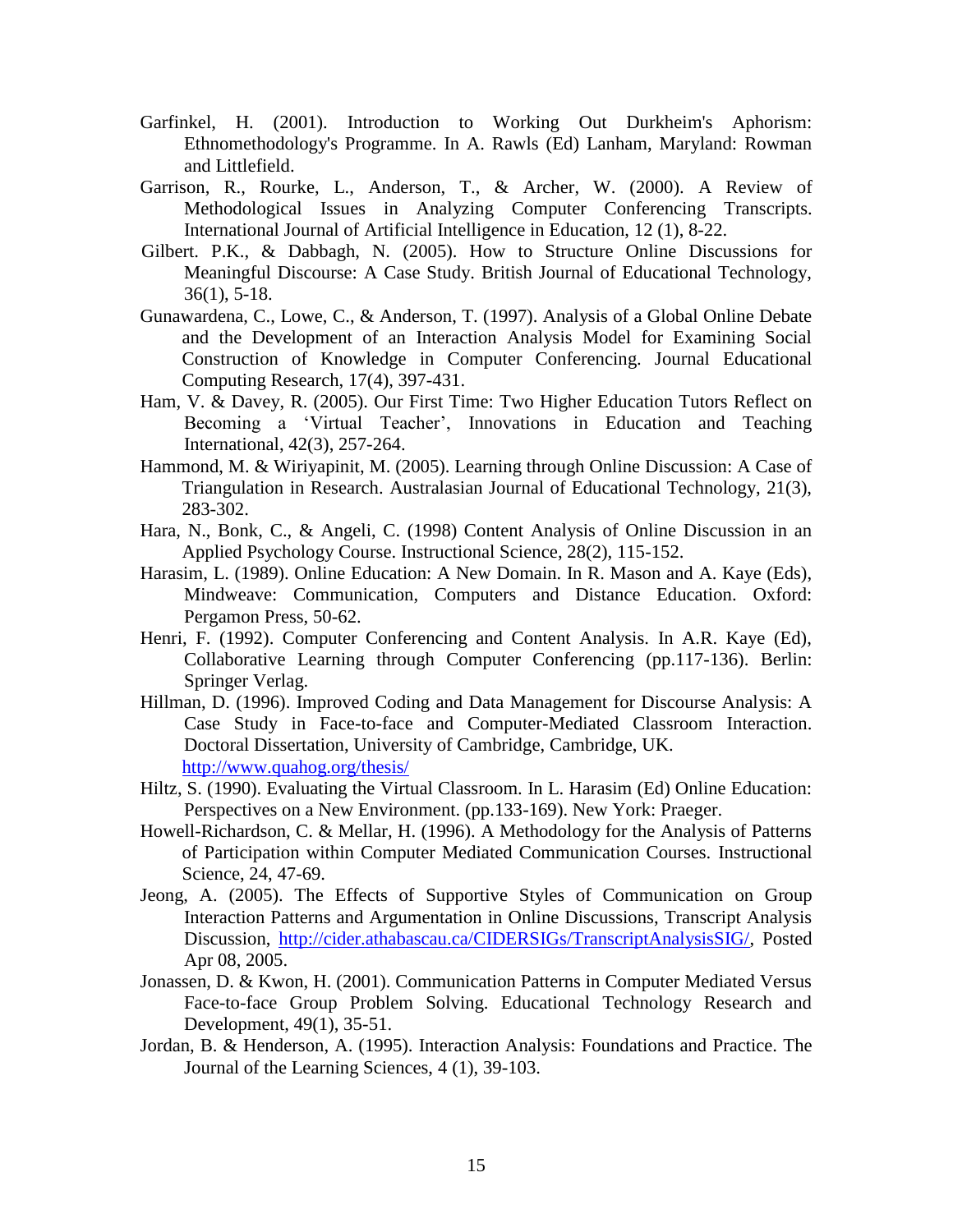- Kanuka, H. & Anderson, T. (1998). Online Social Interchange, Discord, and Knowledge Construction. Journal of Distance Education, 13(1), 57-75.
- Khine, M.S. & Lourdusamy, A. (2003). Using Conversant Media as a Collaborative Learning Tool in Teacher Education. Australian Journal of Educational Technology, 19(2), 260-274.
- Kuehn, S. (1994). Computer-mediated Communication in Instructional Settings: A Research Agenda. Communication Education, 43, 171-183.
- LePage, P. & Robinson, P. (2005). Computer Conferencing and the Development of Habits of Mind Associated with Effective Teacher Education. Journal of Interactive Learning Research. 16 (4), 369-393. Norfolk, VA: AACE.
- Levin, J., Kim, H., & Riel, M. (1990). Analysing Instructional Interactions on Electronic Message Networks. In L. Harasim (Ed), Online Education: Perspectives on a New Environment (pp.185-214). New York: Praeger Publishers.
- Marcelo, C., Torres, J., & Perera, V. (2002). Analysing the Asynchronous Online Communication: The Development of a Qualitative Instrument. Paper Presented at the European Distance Education Network Meeting in Granada, June 2002. <http://prometeo.us.es/idea/mie/pub/marcelo/eden2002.pdf>
- Marra, R. (2006). A Review of Research methods for Assessing Content of Computer-Mediated Discussion Forums. Journal of Interactive Learning Research, 17(3), 243- 267.
- Marttunen, M. (1997). Electronic Mail as a Pedagogical Delivery System: An Analysis of the Learning of Argumentation. Research in Higher Education, 38(3), 345-363.
- Mason, R. (1992). Evaluation Methodologies for Computer Conferencing Applications. In A.R. Kaye (Ed.), Collaborative Learning through Computer Conferencing (pp.105-116). Berlin: Springer-Verlag.
- Mower, D. (1996). A Content Analysis of Student/Instructor Communication via Computer Conferencing, Higher Education, 32, 217-241.
- Murphy, E. & Ciszewska-Carr, J. (2005). Contrasting Syntactic and Semantic Units in the Analysis of Online Discussions. Australasian Journal of Educational Technology, 21(4), 546-566.
- McDonald, J. (1998). Interpersonal Group Dynamics and Development in Computer Conferencing: The Rest of the Story. Proceedings of the  $14<sup>th</sup>$  Conference on Distance Teaching and Learning. Madison, WI: Continuing and Vocational Education, University of Wisconsin-Madison.
- McKenzie, W. & Murphy, D. (2000). "I hope this goes somewhere": Evaluation of an Online Discussion Group. Australian Journal of Educational Technology, 16(3), 239-257.<http://www.ascilate.org.au/ajet/ajet16/mckenzie.html>
- McLoughlin, C. & Luca, J. (1999). Cognitive Engagement and Higher Order Thinking through Computer Conferencing: We know why but do we know how? Flexible Futures in Tertiary Teaching, Teaching and Learning Forum.
- Newman, D., Webb, B., & Cochrane, C. (1995). A Content Analysis Method to Measure Critical Thinking in Face-to-face and Computer Supported Group Learning. Interpersonal Computing and Technology Journal, 3(5), 56-77. <http://www.qub.ac.uk/mgt/papers/methods/contpap.html>